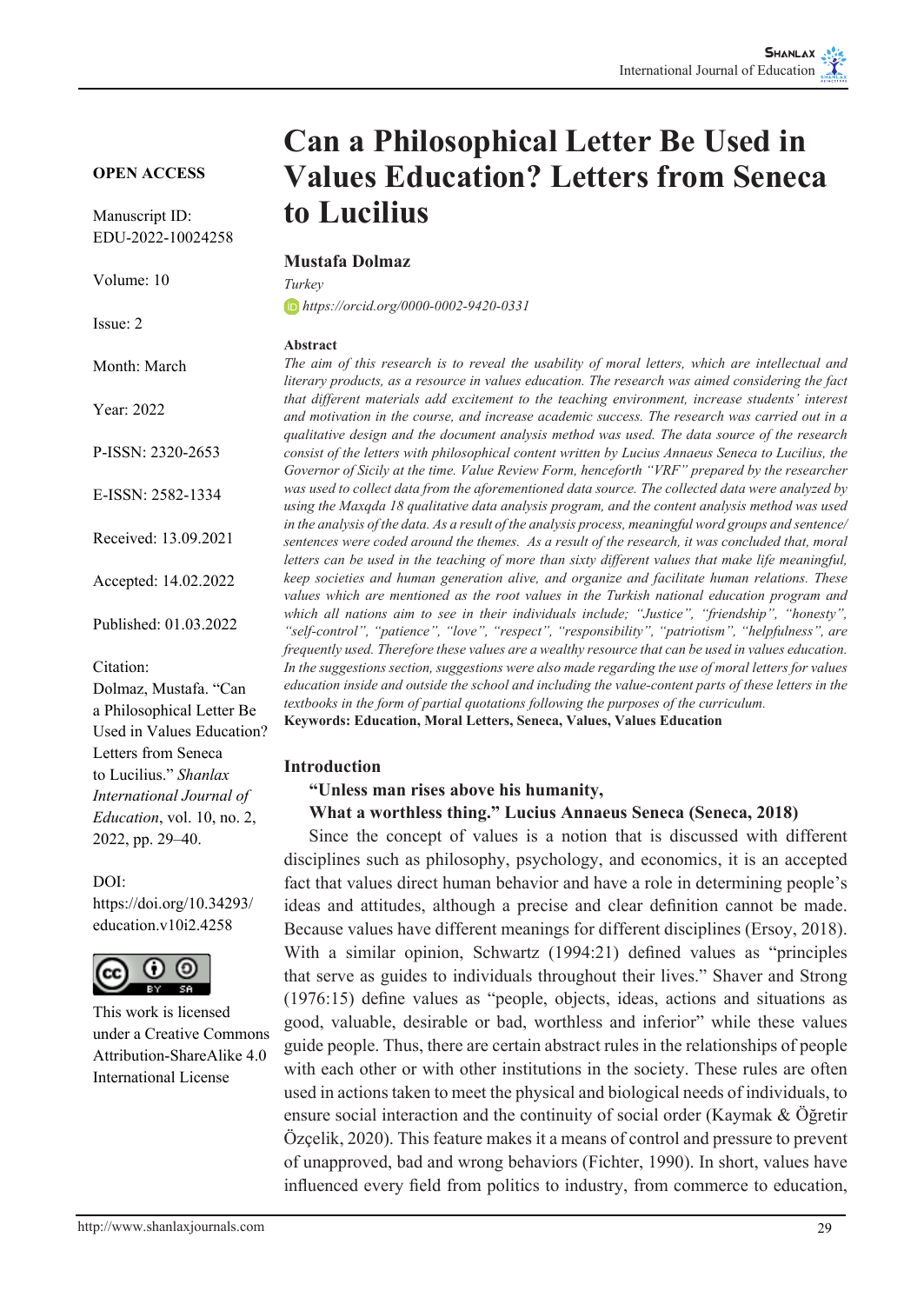and have permeated social relations (Ersoy, 2018; Halstead, 1996). For this reason, societies transfer the values that they have and care about to the new generations in order to maintain social life in a healthy way. The association of human beings with values begins in the family from the moment they are born. Then, a moral and ethical basis develops in the person with the media, peer environment, socialization process and education (Halstead, 1996; Kaymak & Öğretir Özçelik, 2020; Yaylacı, 2016).

Values are among the socialization tools of individuals. In this socialization process, individuals become aware of their individual and social responsibilities. Individuals learn their social roles, complete their self-formations in a healthy manner, the success of their relationships and communication with the society in which s/he lives and with other societies depend on their level of value acquisition in the process of socialization (Öz, 2019). Individuals who have values, live in harmony with the society and have a respectable personality in the society, a successful business and family life, and an effective social status in the eyes of other individuals (Dilmaç & Şimşir, 2016). In this respect, values are the organizations of judgment that determine our motivation, facilitate the adaptation of the individual to life and help him/her make sense of the world (Ersoy, 2018).

It can be said that the idea of supporting the holistic development of the individual predominates in the values being a part of the educational environment (Pérez-Jorge et al., 2017). Human being is not just consists of a pile of flesh and bones, using his intelligence and abilities. He is a being who loves and is loved, has honor, acts with conscience, wants equality, attaches importance to loyalty and honesty. This part constitutes the affective aspect of the human being and it is very difficult to achieve a balanced personality development in individuals whose affective aspect is not educated (Meydan, 2014). Those societies who do not give importance to affective development, individuals frequently engage in some negative behaviors such as harming themselves and each other, opening the door to various problems in social life, and disrupting social harmony. According to Ekşi (2003), values education aims to prevent these negative behaviors

and to serve the purpose of raising people who have adopted the "national, spiritual and moral values of society, who have a balanced and healthy developed personality in terms of body, mind, morality, spirit and emotion", as stated in the Turkish Basic Law of National Education.

Values are our heritage that are based on the national and spiritual resources of society, have their roots in our traditions and yesterday, have reached the present with the efforts of the past generation, which we will pass on to the younger generation over time, who are our future. For this reason, values are the principles that form the perspective of our curriculum. It is the source of power and strength that motivates us to continue our daily life's routine flow as desired and to fight the problems we face. The knowledge, competence and skills that we have and that the education programs aim to gain meaning with values because human beings use their knowledge, skills and competence to the extent of their values. In other words, the values we have are embodied in our behavior. For this reason, the values that were previously included in the curriculum of many countries became a part of Turkish National Education with the updated curriculum in 2005. Values in the programs were not given as a separate unit, subject or learning area, but found an independent place in all units of the curricula in a way that would be the ultimate goal of the educational process and permeate the spirit (Değirmenci & Köşklük Kaya, 2020; MoNE, 2019; Uygun, 2013). For this purpose, various values such as "aesthetics", "equality", "freedom", "giving importance to family unity", "hard work", "helpfulness", "independence", "justice", "love", "patriotism", "peace", "respect", "responsibility", "saving", "science", "sensitivity" and "solidarity" are included in the curriculum of different disciplines. In addition, a number of common values in the curriculum of many disciplines were determined and they were called root values. These values are "friendship", "helpfulness", "honesty", "justice", "love", "patience", "patriotism", "respect", "responsibility" and "self-control". Thus, curriculum contribute to the mental, psychomotor and emotional maturation of students in order to make sense of their self, the geography they live in, the place and social environment, to develop an attitude and series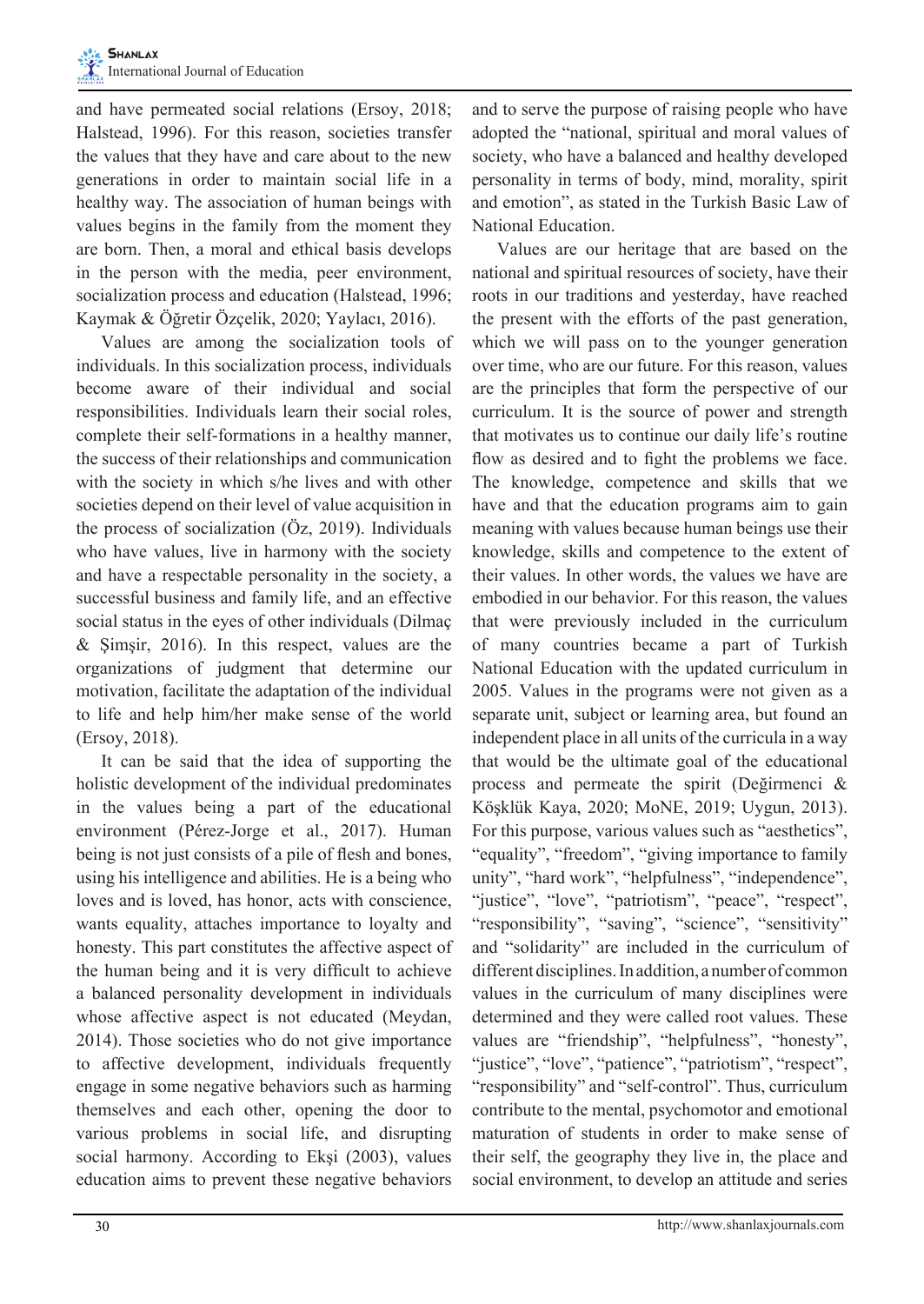of values against them, and to behave in line with these attitudes and values (Aktan & Kılıç, 2015; MoNE, 2018). An individual who has completed his/ her emotional development learns to be respectful to himself/herself and his/her environment, to live and behave as an honest, reliable, polite, disciplined, compassionate, determined, helpful, brave, loyal and responsible individual (Öz, 2019). In addition, globalization, developing technology and changing standards leave people alone with some problems, and value-supported education programs offer experiences and values that can adapt to these changing conditions, solve the problems they encounter, and prevent the alienation of the individual from the society they live in (Deveci, 2009; Erkuş, 2012).

The fact that values are closely related to education and life, helping people to live humanely has made it both the aim and the subject of education in every period (Uygun, 2013). For this reason, various studies were carried out in the literature on the resources that can be used for values education. Some researchers, Solík et al. (2013) media, Öztaş (2017) and Scolari (2009) utilised films, Karatay (2011) employed literary products, Riedl (2016) wrote fables, Aladağ & Karaman (2018) produced short films, Yiğittir & Er (2019) biographies, Yüksel & Adıgüzel (2012) and Yener et al (2021) cartoons, Coşkunserçe (2020) video blogs, Çatak (2021) jokes mentioned in their research that these are effective tools for values education. However, no study was found on the use of letters in values education. What makes this research unique is the letters that are often used as a means of communication, allowing us to convey an emotion, idea and wish to the person we cannot be with, often allowing us to convey to them without hesitation what we cannot say to the face of the individuals, positively affecting the mental, emotional and psychological development of individuals, a literary genre in which the conversation is often deep, warm and sincere (Çerçi, 2019) and to demonstrate how it can be used in value training. In the research, Seneca, one of the most well-known representatives of Roman Stoicism, an important thinker, writer, statesman, orator and rhetoric teacher, brought up in Rome, brought human values to the fore, provided the "honorable values of life" to sprout in every reader, and instilled hope in people, although he wrote to his close friend, Sicilian Governor Lucilius, (Seneca, 2018b) the work called "Moral Letters", which has been reflected in many generations for two thousand years, in which the importance of having values such as friendship, self-control, responsibility, honesty, and hard work, which are the necessity of an honorable life, is handled in the form of aphorisms, in the context of values education intended to be examined.

## **Purpose of Research**

This research intends to determine to what extent Moral Letters written by Seneca can be used in values education. In line with this main purpose, answers to the following questions will be sought:

- How many of the moral letters can be used for value education purposes?
- What values are discussed in moral letters?
- What are the root values that can be gained with moral letters?

#### **Method**

The research was carried out using a qualitative research design. In qualitative research, data can be collected by examining documents, observing behaviors or interviewing participants in person (Creswell, 2016). Document analysis, which is one of the qualitative research methods, was used in the research. Document analysis is the systematic examination written, printed and electronic resources to make sense of it, understand an event/situation, and move empirical knowledge to a higher level. These sources can be diaries, journals, meeting minutes, public records, newspapers and letters (Bowen, 2009).

#### **Data Source**

The research data source consists of 112 of the 124 philosophical letters written by Lucius Annaeus Seneca, one of the three important representatives of the Late Period Stoic Philosophy, to Lucilius, the Governor of Sicily (who lived in the 1st century). All one hundred and twelve letters were translated from Latin by Türkân Uzel in 2018 and collected in work titled "Moral Letters" published by Jaguar Kitap (Seneca, 2018b). Twelve letters could not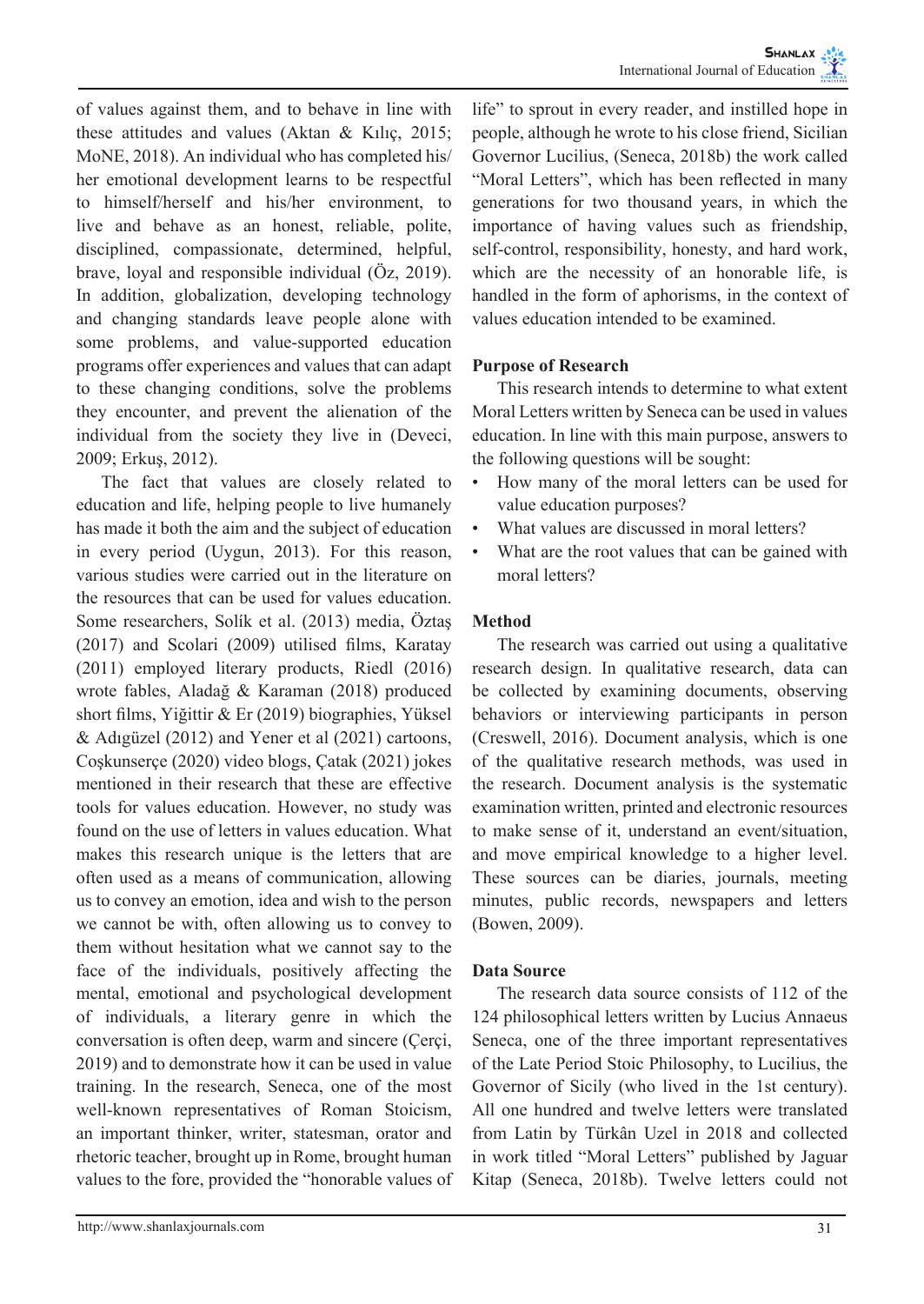be included in the study because their translation could not be found. The original work was written by Seneca in 65 AD under the name Ad Luciluim Epistulae Morales.

## **Data Collection Tool**

In order to examine the letters that are the data source in the research, the Value Review Form, henceforth "VRF" prepared by the researcher was used. Before the form was prepared, the literature was scanned in detail. The form, which was prepared in accordance with the literature, research questions and the content of the works, allowed the researcher to make a classification as to whether the letters would be used in values education, what the values in the letters were, and whether these values were among the root values that the education programs aimed to gain. For the convenience of the coders, all the values in the literature are given with their short definitions on the back of the forms. After the form was prepared, the opinions of two field experts were taken, a pilot study was carried out on the first ten letters in line with their opinions, and the form was finalized.

## **Data Collection and Analysis**

For the purpose of collecting the data, firstly, the work containing the aforementioned letters was obtained and read by the researcher and a field expert. The letters containing values were marked one by one in the Value Review Form, and by determining the values they contain, meaningful word groups, sentences were gathered under the headings of values and root values.

Content analysis method was used in the analysis of the data collected through the form. Content analysis provides researchers with a systematic methodology for examining and making sense of raw information obtained from various documents, archives, printed-visual materials or various mass media. The basis of content analysis is categorizing what is said, coding it by assigning it to code units, and determining how often they occur (Demirci & Köseli, 2014). Codes are tags used to assign meaning units to the interpretive and descriptive information collected within the scope of the research (Miles & Huberman, 2019). According to Merriam (2009),

the data units used in the content analysis can sometimes be a paragraph, sometimes a meaningful word group to describe a feeling or an emotion. In the study, "meaningful word group", "sentence" and "sentences" were determined as coding units in the analysis of the data. Coding and analysis were performed with Maxqda 18 qualitative data analysis software.

## **Validity and Reliability**

The reliability of qualitative studies depends on the coding of the collected data being similar to the coding of different encoders using the same measurement tool. That is, people using the same measurement tool reach the same/similar results (Büyüköztürk et al., 2011). For this reason, the agreement between the coder views was calculated using the Kappa Statistics proposed by Cohen (1960). It was observed that the agreement rate between the coding's made by the encoders independently of each other in separate environments was 0.84. This result shows that the agreement between the encoders is at a "very high" level and the data collection tool is reliable.

For the validity of the research, expert opinions were sought in all stages of designing the research, collecting and coding the data, the findings were supported by direct quotations without making any changes, and the consistency of the data collection tool and the findings with the literature was taken into consideration. In addition, all stages of the research are described in detail in this paper in order to ensure external validity. All these aspects are considered sufficient by the researchers to ensure the validity of the research (Baltacı, 2019; Başkale, 2016).

#### **Findings**

In this section, the findings of which of the letters examined within the scope of the research can be used in values education, which values the letters contain and to what extent, which are aimed to be learnt by the students in the curriculums of the Republic of Turkey (Visual arts, Turkish, Social Studies, etc.) and which have universal validity are explained with the tables.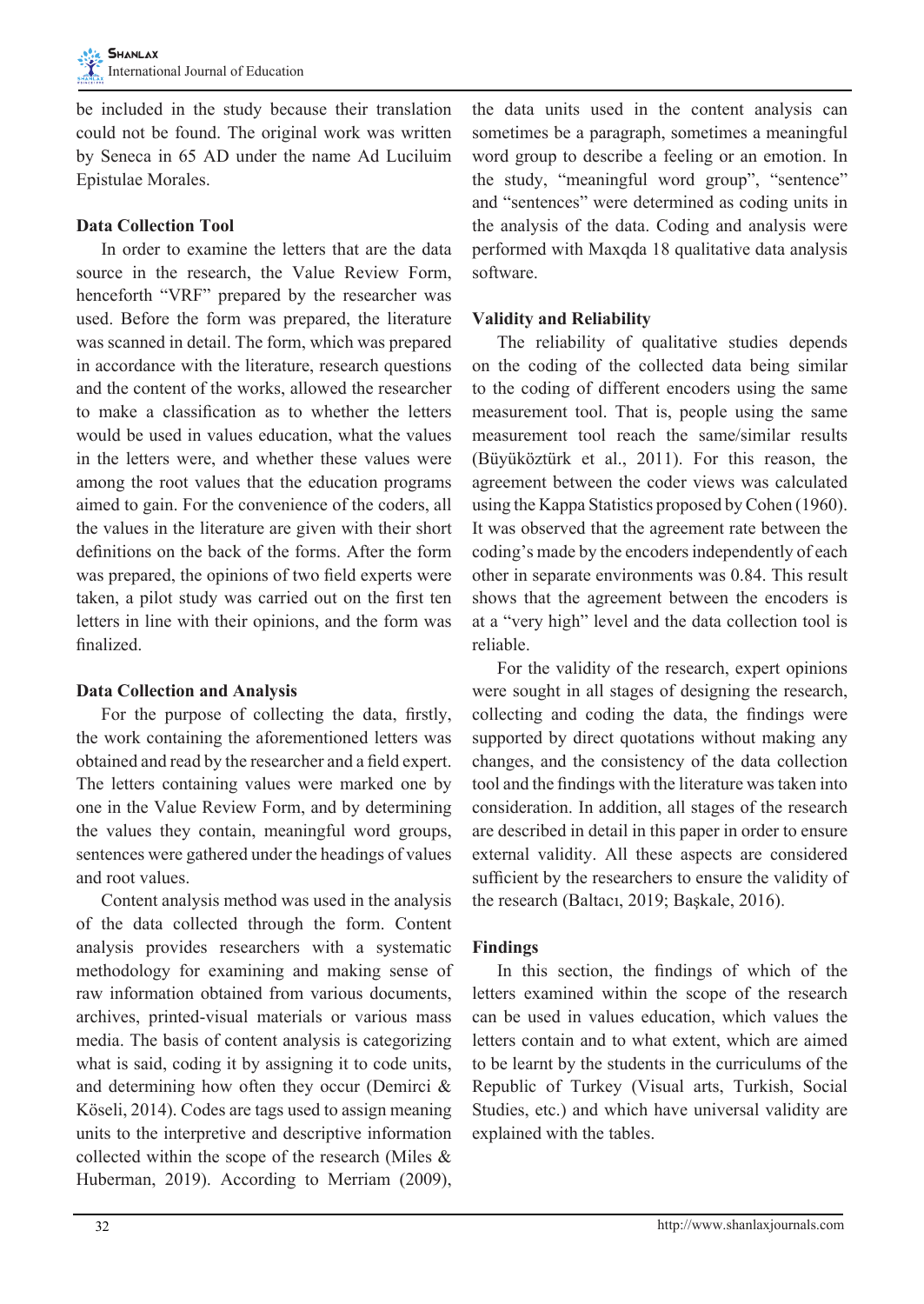#### **Findings Regarding the First Research Question**

As a result of examining moral letters written by Seneca and the coding of value-related expressions, it was determined that eighty letters can be used for values education. The letters that can be used in values education are given in Table 1.

| Table 1: Letters That Can Be Used in Value |                  |  |
|--------------------------------------------|------------------|--|
|                                            | <b>Education</b> |  |

| <b>Letters That Can Be</b>      | <b>Number of Values</b>         |  |  |
|---------------------------------|---------------------------------|--|--|
| <b>Used in Value Education</b>  | <b>Contained by Letters (f)</b> |  |  |
| 1., 2., 3., 7., 10., 12., 17.,  |                                 |  |  |
| 18., 19., 27., 28., 29., 30.,   |                                 |  |  |
| 333560616870                    | 1                               |  |  |
| 79., 87., 89., 97., 103.,       |                                 |  |  |
| 105. and 118. Letters           |                                 |  |  |
| 4., 5., 8., 11., 13., 15., 16., |                                 |  |  |
| 22, 23, 32, 49, 51, 55,         |                                 |  |  |
| 58., 61., 67., 71., 84., 93.,   | 2                               |  |  |
| 96., 101., 11., 121. and        |                                 |  |  |
| 123. Letters                    |                                 |  |  |
| 21, 24, 40, 41, 44, 48,         | 3                               |  |  |
| 59. and 78. Letters             |                                 |  |  |
| 31., 80., 110. and 120.         | 4                               |  |  |
| Letters                         |                                 |  |  |
| 6., 73., 76. and 81. Letters    | 5                               |  |  |
| 9. and 98. Letters              | 6                               |  |  |
| 20., 47., 64., 86. and 104.     |                                 |  |  |
| Letters                         | 7                               |  |  |
| 83., 91. And 94. Letters        | 8                               |  |  |
| 66th. Letter                    | 9                               |  |  |
| 90th. Letter                    | 10                              |  |  |
| 95th. Letter                    | 11                              |  |  |
| 88th. Letter                    | 17                              |  |  |

As seen in Table 1, one or two values were

| reason, either a single value was discussed, or two               |
|-------------------------------------------------------------------|
| related and supporting values were given together.                |
| For example, Senaca, who mentioned the value of                   |
| "Savings" in his first letter, stated that it is necessary        |
| to be thrifty in every subject (saving time, saving               |
| from expenses). In his 9th letter, he discussed the               |
| value of friendship and love and emphasized that                  |
| there is an inseparable bilateral bond between love               |
| and friendship. In the 30th letter, he dealt with the             |
| values of justice and equality and revealed that there            |
| is a natural equality between people due to their                 |
| creation, and that "the first condition of justice is             |
| equality".                                                        |
| The common fight and the two common after a common configuration. |

discussed in most of the letters. These letters are usually written on a particular value theme. For this

In some letters, it is seen that many values are discussed and examined together. In these letters, the virtues that a person must possess in order to rise above his physical existence, discover the meaning of life and lead a dignified life are handled with a holistic approach, with examples from daily life and quotations from various works, over the famous names of that period. For example, in his 95th letter, Seneca, who deals with the subject of happy life, states that happy life comes from right behaviors, and that the key to right behaviors is virtues such as solidarity, love, friendship and courage. Therefore, some letters contain more than one sample.

## **Findings Regarding the Second Research Question**

From the analysis findings show that Moral Letters contain sixty-four different values. The values coded under the theme of values are given in Table 2.

|                                            | <b>Theme: Values</b>                 | Number of<br><b>Expressions</b><br><b>Associated with</b><br>Value (f) |             | Number of<br><b>Expressions</b><br><b>Associated with</b><br>Value (f) |
|--------------------------------------------|--------------------------------------|------------------------------------------------------------------------|-------------|------------------------------------------------------------------------|
| Value Codes and<br><b>Frequency Ratios</b> | Justice                              |                                                                        | Leadership  |                                                                        |
|                                            | Morality                             |                                                                        | Mercy       |                                                                        |
|                                            | Giving Importance to<br>Family unity |                                                                        | Gratitude   |                                                                        |
|                                            | Humility                             |                                                                        | Hospitality |                                                                        |

**Table 2: Values Contained in Moral Letters**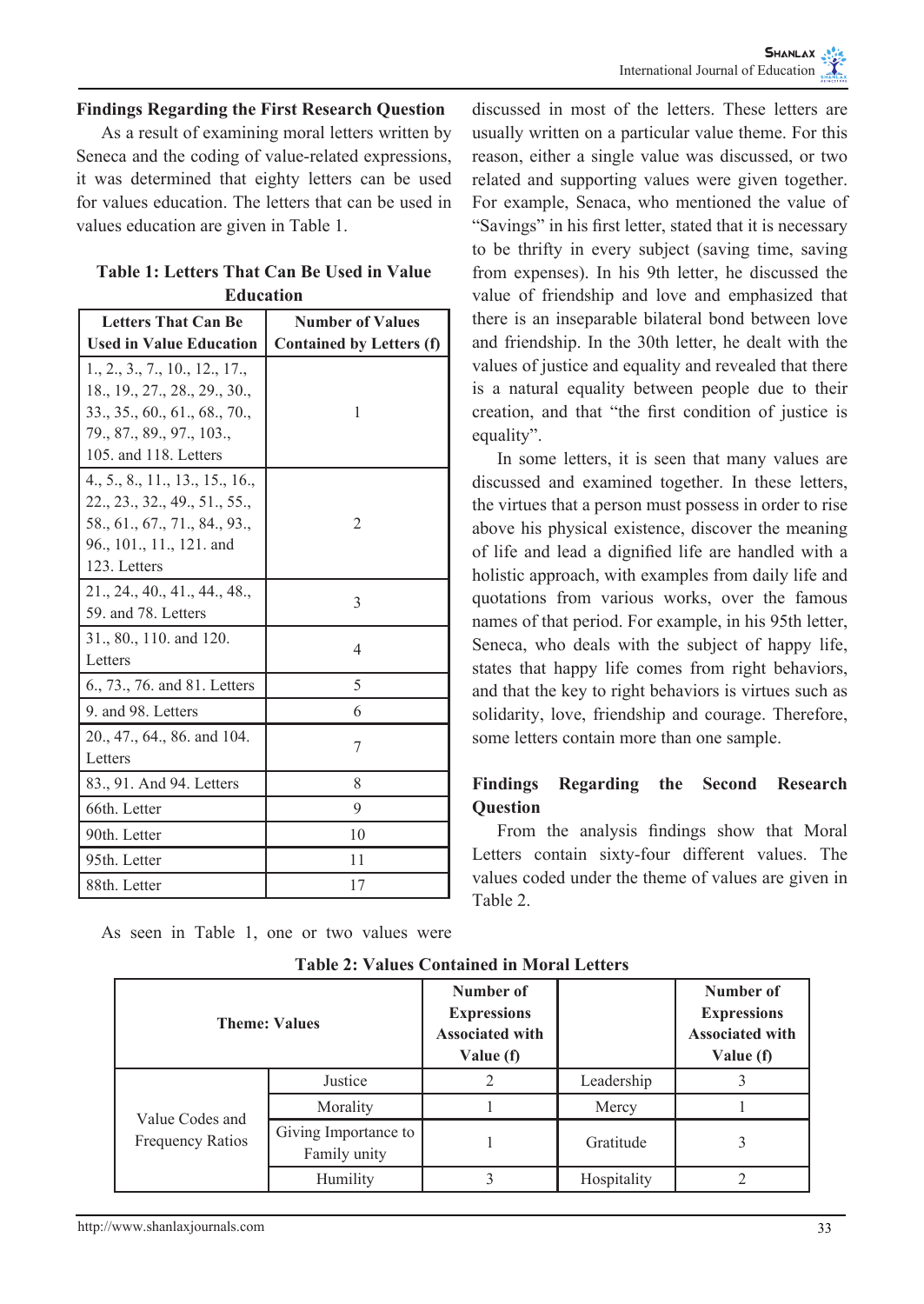

|                  | Tenacity                  | 5              | Happiness                   | $\overline{c}$          |
|------------------|---------------------------|----------------|-----------------------------|-------------------------|
|                  | Forgiveness               | $\mathbf{1}$   | Kindness                    | $\mathbf{1}$            |
|                  | Peace                     | 7              | Being<br>Honorable          | $\mathbf{1}$            |
|                  | Wisdom                    | 10             | Willingness to<br>Learn     | 5                       |
|                  | Scientific                | $\mathbf{1}$   | Moderation                  | $\mathbf{1}$            |
|                  | Unity and<br>Togetherness | $\mathbf{1}$   | Self-control                | 12                      |
|                  | <b>Bravery</b>            | 12             | Freedom                     | 6                       |
|                  | Generosity                | $\mathbf{1}$   | Confidence                  | $\overline{2}$          |
|                  | Diligence                 | 10             | Sharing                     | $\mathbf{1}$            |
|                  | Solidarity                | 5              | Patience                    | $\overline{7}$          |
|                  | Altruism                  | $\overline{2}$ | Loyalty                     | $\mathbf{1}$            |
|                  | Language Awareness        | $\overline{c}$ | Simplicity                  | $\overline{\mathbf{3}}$ |
|                  | Truthfulness              | $\mathbf{1}$   | Care about<br>being Healthy | 6                       |
| Value Codes and  | Friendship                | 11             | Respect                     | $\tau$                  |
| Frequency Ratios | Honesty                   | 5              | Love                        | 10                      |
|                  | Work                      | $\mathbf{1}$   | Keeping Secret              | $\overline{2}$          |
|                  | Aesthetic                 | $\overline{4}$ | Responsibility              | $\overline{7}$          |
|                  | Equality                  | 14             | Faith in God                | $\overline{4}$          |
|                  | Traditional               | $\mathbf{1}$   | Saving                      | $\,1$                   |
|                  | Trust                     | $\overline{2}$ | Contemplation               | $\mathbf{1}$            |
|                  | Fairness                  | $\mathbf{1}$   | Resignation                 | $\overline{7}$          |
|                  | Tolerance                 | $\overline{2}$ | Being<br>Consistent         | $\mathbf{1}$            |
|                  | Chastity                  | $\mathbf{1}$   | Frugality                   | $\overline{2}$          |
|                  | Foresightedness           | $\,1$          | Being<br>Compatible         | $\,1$                   |
|                  | Goodness                  | $\mathbf{1}$   | Patriotism                  | $\boldsymbol{7}$        |
|                  | Optimism                  | $\mathbf{1}$   | Fidelity                    | $\mathbf{1}$            |
|                  | Graciousness              | $\mathbf{1}$   | Creativity                  | 5                       |
|                  | Conscientiousness         | 14             | Helpfulness                 | 6                       |
|                  | Stability                 | 5              | Valiantness                 | $\overline{3}$          |

When Table 2 is examined, it is seen that values such as bravery, equality, friendship, frugality, hard work, love, self-control and wisdom are mostly included in the letters. Explaining the reason why these values are given so much weight, Seneca, implicitly explains in his 5th and 8th Letters, that these values encourage people to behave humanely, open the door to common sense, social cohesion. Thus there is a middle ground between the personal values in our lives and the values of the people. He conveys to his readers that, just as drug capsules cure many diseases, these value-based principles (moral letters) can play an active role in solving many problems that future generations may experience, and that all of the moral principles he mentions in his letters are the result of his own experiences.

In addition, data analysis from Table two also suggest that many values such as being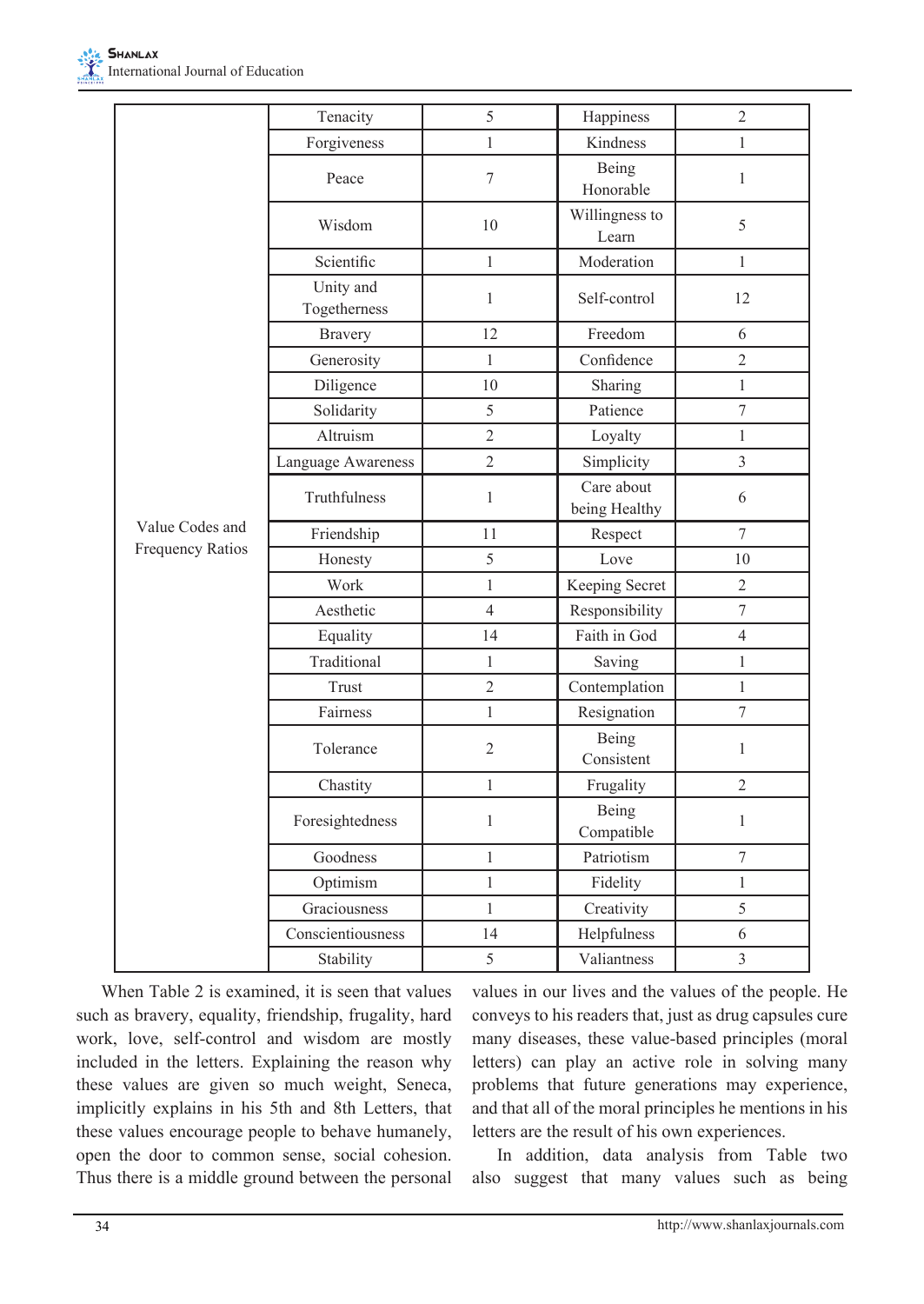compatible, being consistent, being honorable, being scientific, chastity, contemplation, fairness, fidelity, forgiveness, generosity, giving importance to family unity, goodness, gratitude, kindness, loyalty, morality, moderation, optimism, saving, traditional, unity, truthfulness, togetherness and work which are employed in different areas of daily life, are also written in at least one letter.

Savings value is one of the values that Seneca cares about, like all stoic philosophers. To give an example of the value expressions in the moral letters, a section from the 1st Letter regarding the "Savings" value can be given. "*You better save your property for the bad day, and start it on time. Because, as our ancestors used to say, 'Have you seen the bottom of the cube, what use is your attitude?' What remains at the bottom is both very few and the worst" (Seneca, 2018b: 34)*.

Conscientiousness is a very important value for Seneca and his stoic philosophy. To give an example of the value of conscientiousness, a passage from Letter 9 reads: He stated that the value of conscientiousness is a key to human happiness, with the phrase *"If you make a person who does not consider what he has enough for himself the master of the whole world, he will still be unhappy" (Seneca, 2018b: 55)*.

Addressing the value of honesty and equality in his 31st Letter, Seneca said, *"We must seek something that does not get worse day by day, something that is not hindered by anything. What is this? Honest, good, big soul! What can this be called but a God in a human body? This spirit can descend into the body of a freedman or a slave, as well as into the body of a Roman horseman" (Seneca, 2018b: 126)*  while stating that humanity should seek honesty, he associated honesty with a divine feature, and emphasized that this spirit could belong to a slave or a noble in order to indicate that human beings are equal.

Seneca, who states that a good person should look after the benefit of others as well as his own benefit, emphasized the value of altruism in his 47th letter. *"Live with your inferior as you would like your superior to live with you. When you think about what you can do to your slave, think of what your master can do to you" (Seneca, 2018b: 159)*.

In his 95th Letter, Seneca instills the need for the human species to come together and be in solidarity in order to exist: *"Let's hug each other; We were born into a community. Our society is like a dome formed by stones, if they cannot hold each other together, it will collapse; but thanks to this solidarity it does not collapse" (Seneca, 2018b: 400)*.

Seneca opposed dogmatic knowledge and stated in his 110th letter that scientific methods should always be used. *"Man's learning of human and divine problems in the light of science, getting into this information instead of just diving into it, always reworking this information even though he knows it, applying it on himself; He must seek what is good and what is evil, and find out what is honorable and shameful, what is God" (Seneca, 2018b: 437)*.

## **Findings Regarding the Third Research Question**

Root values are the values that the Turkish National Education Program plans to bring to students in different curriculum (such as Social Studies, Visual Arts, Turkish) and they have universal validity and that many societies around the world wish to see in their individuals. The third finding obtained from the examination of moral letters and the coding of valuerelated expressions is that Moral Letters contain all ten root values. These values are given in Table 3.

**Table 3: Findings Regarding the Inclusion of Root Values in Moral Letters**

| <b>Root Values</b> | Does It<br>Include? | <b>Frequency of</b><br>Inclusion (f) |
|--------------------|---------------------|--------------------------------------|
| Justice            |                     | 2                                    |
| Friendship         |                     | 11                                   |
| Honesty            |                     | 5                                    |
| Self-control       |                     | 12                                   |
| Patience           |                     |                                      |
| Love               |                     | 10                                   |
| Respect            |                     |                                      |
| Responsibility     |                     |                                      |
| Patriotism         |                     |                                      |
| <b>Helpfulness</b> |                     |                                      |

When Table 3 is examined, it is determined that the values that Seneca tried to instil in all individuals living in the world in the moral letters written about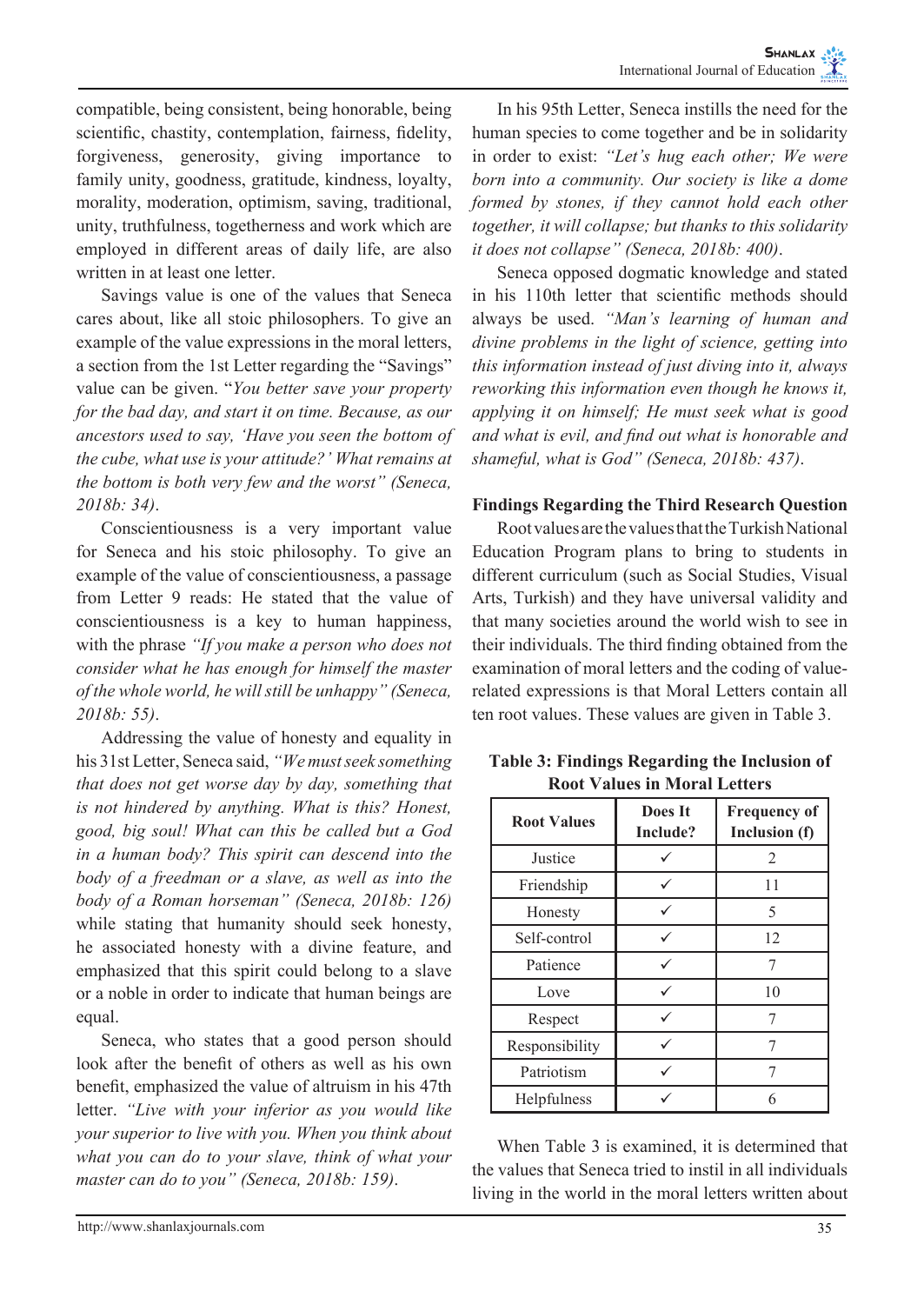2000 years ago coincide with the values that are tried to be acquired by the education programs today. It is seen that many of the most emphasized values in moral letters are the values that curriculums aim to see in the individuals of the future. The most emphasized root value in ethics letters is "self-control" (12). This value is followed by "friendship" (11), "love" (10), "patience", "respect", "responsibility", "patriotism" (7), "helpfulness" (6), "honesty" (5) and "justice" (2) according to the frequency of occurrence in the letters. As an example of the expressions regarding root values in the letters, the following expressions in the 9th, 47th, 65th and 76th letters can be given.

Seneca, who considers the love of the country as one of the highest virtues, said that there is nothing better than to give his life for the sake of the country, if necessary, without blinking, he stated in his 76th letter with his expressions as: *"If the situation requires you to die for your country, if you are going to buy the safety of your citizens at the cost of your own life, will you lay your head at the executioner? But would you even willingly prolong your fate, not just willingly? If you do that, there is no other good" (Seneca, 2018b: 273)*.

In his 65th letter, he emphasized the importance of honesty and said, *"My body is the part of me that withstands injustice. An independent spirit lives in this dependent abode. This skin will never lead me to fear, to hypocrisy unbecoming of a good person. I will never resort to lies for the sake of this small body" (Seneca, 2018b: 219)* and stated that it is necessary to prefer honesty to a life full of lies.

Drawing attention to the importance of helplessness inherent in human beings, Seneca wrote in his 47th letter, *"They called you to help the unhappy people, you promised help to the shipwrecked, captives, sick, poor people… you promised help, why are you lingering? (Seneca, 2018b: 163)* explains that helping everyone is a necessity of being human.

Referring to the value of friendship in his 9th letter, Seneca likened friendship to the love of lovers, after defining love as an insane friendship, he summarized the nature of the value of friendship with the following statement: *"The person who prepares friendship for good days destroys the holy and lofty side of friendship. So with what intention am I making friends? To have a person whom I can* 

*die for, whom I can follow in exile, whose death I can withstand and prevent!" (Seneca, 2018b: 52-53)*.

One of the values that Seneca emphasized the most is self-control. In his 68th letter, he suggests that the individual should constantly monitor and criticize himself in order to recognize himself, his strengths, deficiencies and flaws: *"Do what everyone else happily does on someone else's back: criticize yourself mercilessly. You have to get used to speaking and hearing the truth. Take the part of yourself that you find the weakest and work on it." (Seneca, 2018b: 278)*.

## **Discussion, Conclusion and Recommendations**

Özensel (2003) stated that the concept of value owes its meaning to philosophy, Çelikkol (2019), on the other hand, revealed the fact that the philosophical view that deals with morality in philosophy and puts values at the center of philosophy is the stoic view, of which Seneca, Epictetus and Marcus Aurelius are the most important representatives.

Seneca was born in Corduba, Spain in 4 BC, took lessons on philosophy and rhetoric from the most famous teachers of the period (Seneca, 2019), was brought to Rome at an early age by his father, and had a significant impact on the education and philosophical thoughts of the Roman Emperor Nero in his later years. Between the years 61-65 AD, Seneca, who moved away from state affairs and the palace, devoted himself to his favorite work, philosophy, and wrote a series of works containing Stoic teachings, benefiting from the subtleties of the art of oratory. Ultimately, Seneca's active and virtuous life came to an end in 65 AD (Seneca, 2020). Various researchers emphasized the concept of being virtuous while defining the Stoicism adopted by Seneca. With the definitions as "a practice-based moral philosophy that teaches the principles of the virtuous life" (Çelikkol, 2019), "the struggle for life that associates virtue with ethics and emphasizes the uniqueness of virtue" (Molacı, 2021), they agreed on the idea that Stoicism is a philosophical view that adopts the understanding that the way to a moral life is to transform some virtuous behaviors into life practices.

Seneca (Schubert; 2016), the most distinguished Roman Stoic, worked throughout his life on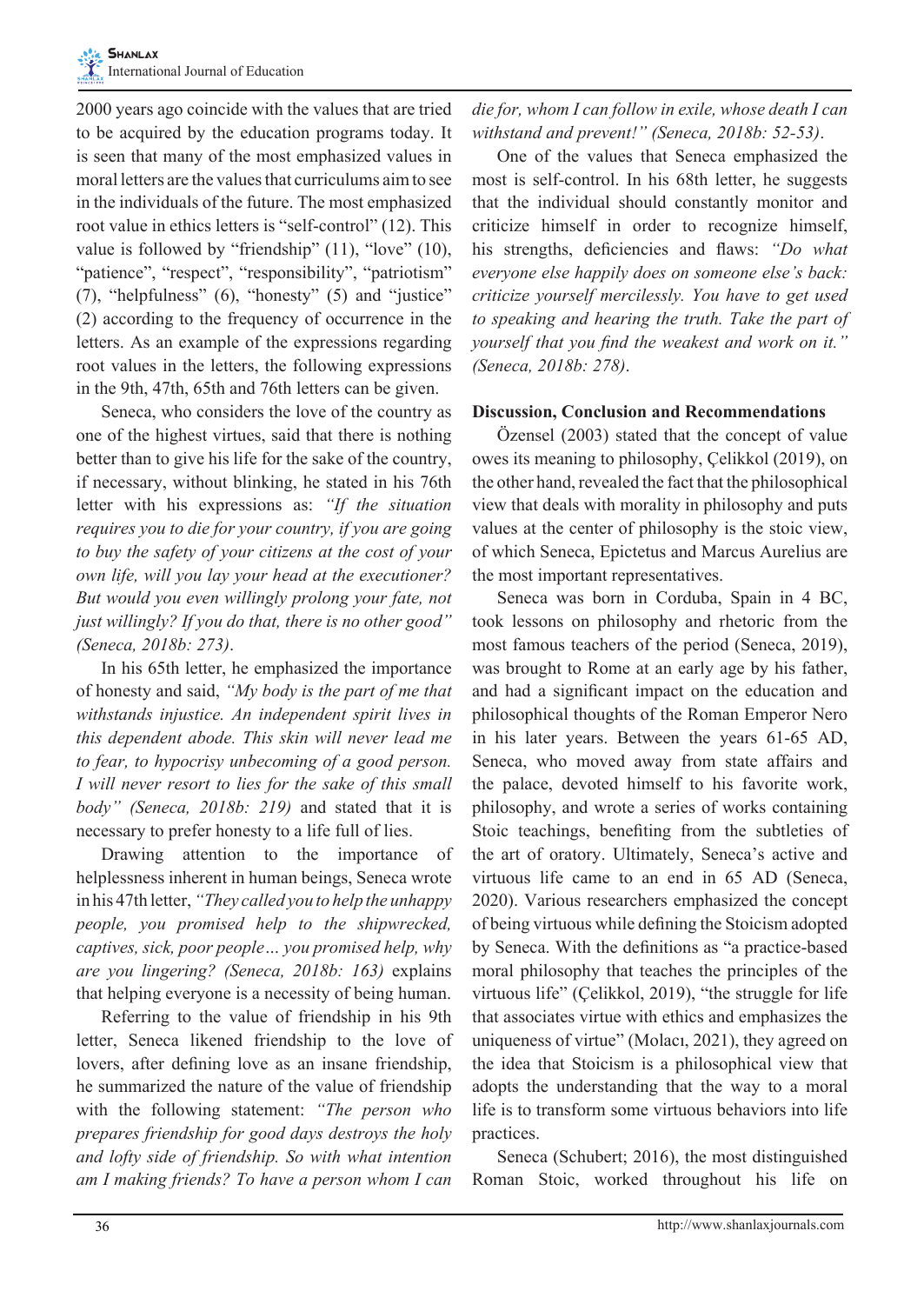various virtues (independence, equality, solidarity, industriousness, self-control, sensitivity, etc.) just like other stoics (Kılıç, 2008). One of his written works, and perhaps the most important, is his moral letters. According to Dikmonienė (2016), this work is a wonderful work prepared for future generations. In Seneca's (2018b) work, he openly stated that he wrote the letters so that future generations could read them and benefit from them. The situation was developed exactly as Seneca intended: For centuries, people have applied to moral letters as a wise man on issues such as good, bad, friendship, honesty, justice, equality, freedom, and they have taken the principles in this work as a basis in their relations with other individuals, in practical principles that make their lives easier, and in solving the problems encountered. In fact, Montaigne, Shakespeare, Bacon, and Marx are among the names influenced by these principles. Montaigne was so influenced by Seneca that he began to be called the French Seneca, and when Spinoza who, was excommunicated from Judaism for his ideas, he took moral letters with him even though he left his entire library behind. As a result of this research, it was determined that sixty-four different values were covered in a total of eighty letters in Moral Letters written by Seneca, in line with all these theoretical information, and it is an effective resource that can be used in values education because it contains rich value examples from daily life.

In particular, it is seen that the stoic philosophy adopted by Seneca in general, has some valuable views and principles on various issues such as seeing people as citizens of the world and stating that the laws of the universe are the same for everyone. Human generation should love each other, respect each other's rights, observe justice in their deeds and actions, be moderate and contented in their wishes and actions, not be greedy, be tolerant of other people and their mistakes, work relentlessly in the face of difficulties. He has valuable views on the fact that mankind can only maintain its existence in this universe in solidarity, the necessity of helping people in distress, the importance of one's freedom in decisions and actions taken, the necessity of taking care of one's body and health (Aurelius, 2019; Çelikkol, 2019; Korkmaz, 2002; Seneca, 2016;

Seneca, 2018b). For this reason, it is thought that it would be a good choice to use moral letters as a material for individuals to internalize values.

Another result obtained from the research is that the moral letters which are known as the root values in the Turkish National Education program are aimed to be given to the students, however, regardless of the geography in the world, it is a universally accepted values that all nations aim to acquire to their individuals. These values; patriotism, justice, charity, friendship, self-control, honesty, love, patience, respect, responsibility are the values that addressed quite frequently. When Seneca and his philosophical views are purified from ancient cultural elements, it is seen that they contain thoughts that are appropriate and parallel to contemporary life (Epiktetos, 2019). The biggest reason for this similarity is that both the curricula and Senaca and his philosophical views are based on people. They focus on the art of making life meaningful improving people emotionally and raising virtuous individuals (Epiktetos, 2019b; MoNE, 2018). Today, curriculums are to transfer value in order to preserve social order, prevent cultural deterioration, conduct healthy relations between people and societies, prevent social disintegration, solving some problems that technological change and development bring people face to face and realize social change in a positive way, the fact that Seneca and the philosophical belief he adopted acted with the idea that the expanding borders and the enriched people lived together in a virtuous way in Rome, the protection of social honor, and the idea that some problems in daily life could be overcome by determining some general criteria serve the same purpose (Ersoy, 2018; Seneca, 2018; Seneca, 2018b). In this case, it is not surprising that the aims of Seneca and his philosophical belief overlap with the aims of the educational programs of yesterday, today and tomorrow. For this reason, Moral Letters can be used in the Turkish National Education program to gain students some values known as root values but are universally accepted.

In line with these results, the following suggestions can be made:

Since value is a concept of philosophical origin and philosophical letters containing effective and rich value examples, moral letters should definitely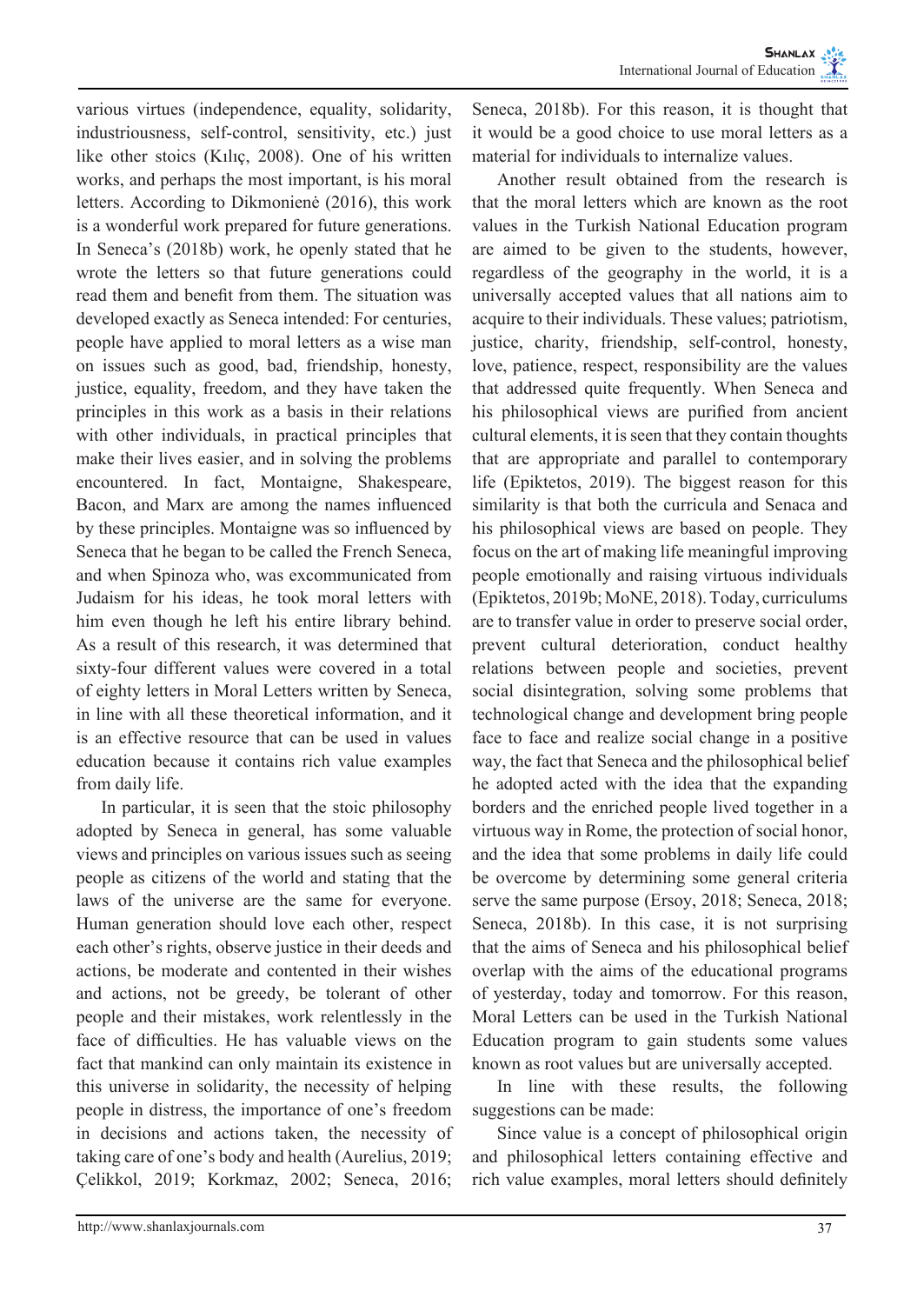be used in values education. For this reason, it is recommended that moral letters are used in an integrated manner to realise aims of the curriculums both inside and outside the classroom, and that quotations from moral letters should be included in the textbooks in the context of values education while preparing education programs.

Although values are abstract concepts, the child is exposed to them numerous times from birth through family, friends, and the media, and the child lives in a world intertwined with values notions, in the education of all children who have learnt to read and write, it is appropriate to benefit from moral letters for values education with various quotations. In order for children to have a virtuous personality and to complete their moral development in a healthy way, it is recommended to benefit from such philosophical works, especially from secondary school.

## **References**

- Aktan, Osman, and Abdurrahman Kılıç. "The Case of Supporting the Values in Social Sciences Education Program with the Values which are in 100 Basic Works." *Journal of Values Education*, vol. 12, no. 30, 2015, pp. 7-68.
- Aladağ, Elif, and Burcu Karaman. "The Use of Short Films in Value Education: An Application Example." *Adnan Menderes University Journal of Institute of Social Sciences*, vol. 5, no. 1, 2018, pp. 360-77.
- Aurelius, Marcus. *Kendime Düşünceler*, translated by Yunus Emre Ceren, İş Bankası Yayınları, 2019.
- Baltacı, Ali. "The Qualitative Research Process: How to Conduct a Qualitative Research?" *Ahi Evran Üniversitesi Sosyal Bilimler Enstitüsü Dergisi*, vol. 5, no. 2, 2019, pp. 368-88.
- Başkale, Hatice. "Determination of Validity, Reliability and Sample Size in Qualitative Studies." *Dokuz Eylül Üniversitesi Hemşirelik Fakültesi Elektronik Dergisi*, vol. 9, no. 1, 2016, pp. 23-28.
- Bowen, Glenn A. "Document Analysis as a Qualitative Research Method." *Qualitative Research Journal*, vol. 9, no. 2, 2009, pp. 27-40.
- Büyüköztürk, Şener, et al. *Bilimsel Araştırma*

*Yöntemleri*. Pegem Akademi, 2011.

- Cohen, Jacob. "A Coefficient of Agreement for Nominal Scales." *Educational and Psychological Measurement*, vol. 20, no. 1, 1960, pp. 37-46.
- Coşkunserçe, Ozan. "Usage of Video Blog in Values Education." *Değerler Eğitimi Dergisi*, vol. 18, no. 40, 2020, pp. 307-43.
- Creswell, John W. "Nitel Çalışma Tasarımı." *Nitel Araştırma Yöntemleri*, edited by Mesut Bütün and Selçuk Beşir Demir, Siyasal Kitabevi, 2016, pp. 42-68.
- Çatak, Muzaffer. "Use of Humorous Anecdotes in Values Education." *Electronic Journal of Social Sciences*, vol. 20, no. 79, 2021, pp. 1218-34.
- Çelikkol, Suat. "An Investigation on the Basic Views of STOA Philosophy." *Bilimname*, vol. 37, 2019, pp. 1225-45.
- Çerçi, Arif. "Child and Letter." *Research in Reading & Writing Instruction*, vol. 7, no. 1, 2019, pp. 15-24.
- Değirmenci, Tansu and Nezihat Köşklük Kaya. "Contribution of Tangible and Intangible Values to the Heritage of a Place: UNESCO World Heritage Site Examples." *IBAD Journal of Social Sciences*, vol. 6, 2020, pp. 20-34.
- Demirci, Süleyman, and Mutlu Köseli. "İkincil Veri ve Içerik Analizi." *Sosyal Bilimlerde Araştırma Yöntemleri*, edited by Kaan Böke, Alfa Basım Yayım, 2014, pp. 320-64.
- Deveci, Handan. "Benefitting from Culture in Social Studies Course: Examining Culture Portfolios of Teacher Candidates." *Electronic Journal of Social Sciences*, vol. 8, no. 28, 2009.
- Dikmonienė, Jovita. "Who is the Real Addressee of Seneca's Moral Letters to Lucilius?" *Literatūra*, vol. 57, no. 3, 2016, pp. 57-70.
- Dilmaç, Bülent, and Zeynep Şimşir. "Okullarda Değerler Eğitimi." *Değerler Bilançosu*, edited by Hasan Hüseyin Bircan and Bülent Dilmaç, Çizgi Kitabevi, 2016, pp. 185-208.
- Ekşi, Halil. "Character Education Programs: An Approach for Acquiring Core Human Values." *Journal of Values Education*, vol. 1, no. 1, 2003, pp. 79-96.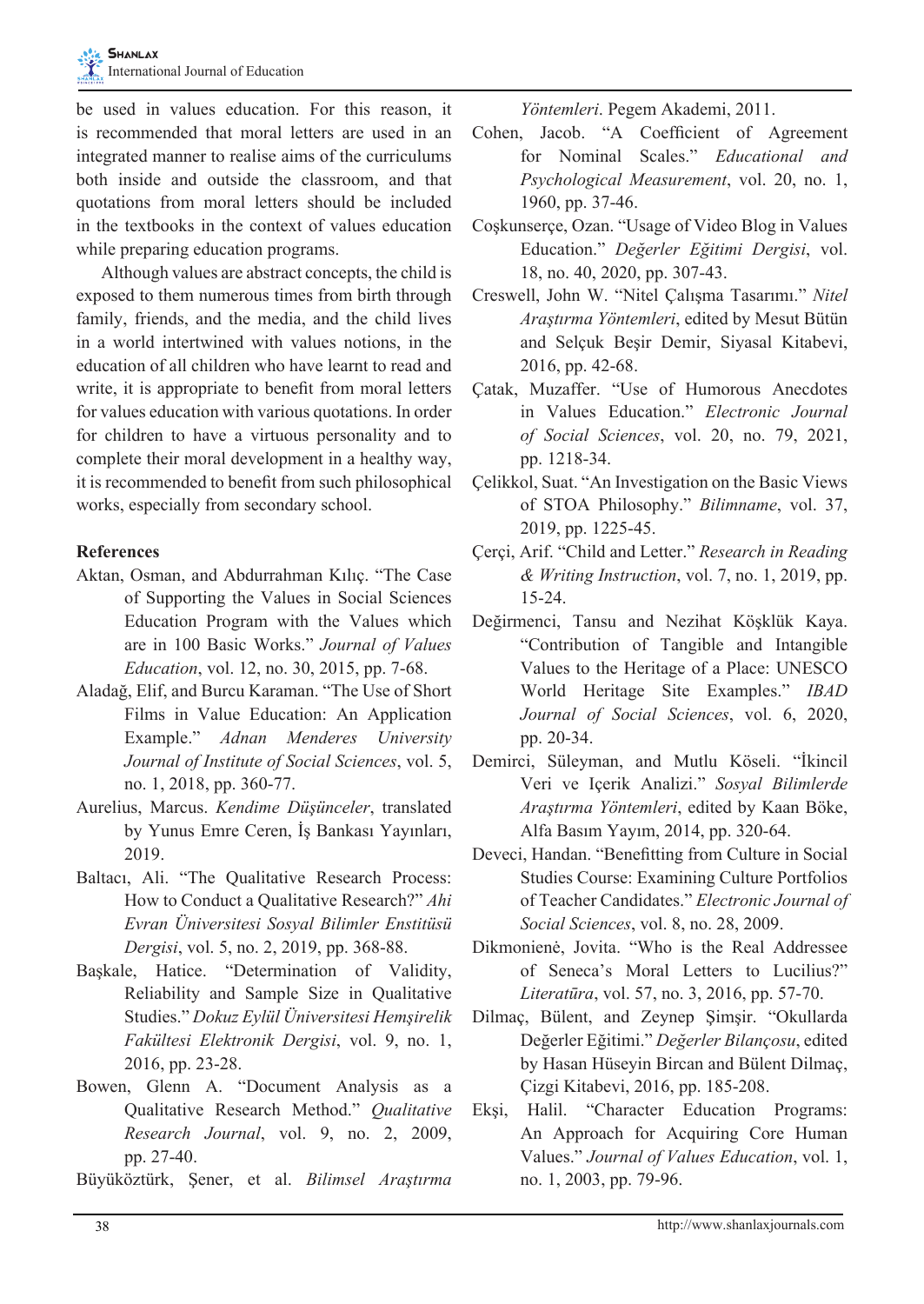- Epiktetos. *Söylevler*, translated by Yahya Kurtkaya, Sule Yayınları, 2019.
- Epiktetos. *İçsel Huzur İyi Yaşamın Kapısını Açar*, translated by Cengiz Erengil, Beta kitap, 2019b.
- Erkuş, Süreyya. *The Evaluate the Opinions of Pre-School Education Teachers About the Values Education in Pre-School Education Programme*. Dicle University, 2012.
- Ersoy, Ersan. "Values in Sociology and Value Studies." *The Journal of International Social Research*, vol. 11, no. 56, 2018, pp. 356-366.
- Fichter, Joseph. *Sosyoloji Nedir*? translated by Nilgün Çelebi, Toplum Yayınları, 1990.
- Halstead, J. Mark. "Values and Values Education in Schools." *Values in Education and Education in Values*, edited by J. Mark Halstead and Monica J. Taylor, Falmer Press, 1996, pp. 3-14.
- Karatay, Halit. "Using Literary Works in Character Education." *Electronic Turkish Studies*, vol. 6, no. 1, 2011, pp. 1439-54.
- Kaymak, Neslihan, and Ayşe Dilek Öğretir Özçelik. "A Study on Universal Values: The Vikings Cartoon Sample." *Atatürk Üniversitesi Kazım Karabekir Eğitim Fakültesi Dergisi*, no. 41, 2020, pp. 26-43.
- Kılıç, Nuran. *A View to Marcus Aurelius's Philosophy of Morals and Politics*. Atatürk University, 2008.
- Korkmaz, Ömer. "The Idea of Universality in the Historical Process." *Dokuz Eylül Üniversitesi Sosyal Bilimler Enstitüsü Dergisi*, vol. 4, no. 3, 2002, pp. 154-97.
- Merriam, Sharan B. *Qualitative Research: A Guide to Design and Implementation*. John Wiley, 2009.
- Meydan, Hasan. "An Evaluation on the Role of Values Education in School and Values Education Approaches." *Journal of Theology Faculty of Bülent Ecevit University*, vol. 1, no. 1, 2014, pp. 93-108.
- Miles, Matthew B., and A. Michael Huberman. "Analizde İlk Adımlar." *Genişletilmiş Bir Kaynak Kitap Nitel Veri Analizi*. Translated Edited by Sadegül Akbaba Altunand Ali Ersoy, Pegem Akademi, 2019, pp. 50-88.
- Molacı, Melike. "Virtue in Early Stoic Thought." *Archives of Philosophy*, no. 54, 2021, pp. 1-28.
- MoNE. *Sosyal Bilgiler Dersi Öğretim Programı (İlkokul ve Ortaokul 4, 5, 6 ve 7. Sınıflar)*. Milli Eğitim Bakanlığı, 2018.
- MoNE. *Türkçe Dersi Öğretim Programı (İlkokul ve Ortaokul 1, 2, 3, 4, 5, 6, 7, 8. Sınıflar)*. Milli Eğitim Bakanlığı, 2018.
- Öz, Nedim. "Role of Schools with Identity and Characters." *Diyanet İlmi Dergi*, vol. 55, 2019, pp. 197-215.
- Özensel, Ertan. "Value as a Sociological Phenomenon." *Journal of Values Education*, vol. 1, no. 3, 2003, pp. 217-39.
- Öztaş, Sezai. "The Use of the Historical Films in the High School History Cources." *İnsan ve Toplum Bilimleri Araştırmaları Dergisi*, vol. 6, no. 5, 2017, pp. 3076-99.
- Pérez-Jorge, David, et al. "A Study of Educational Programmes that Promote Attitude Change and Values Education in Spain." *Asian Social Science*, vol. 13, no. 7, 2017, pp. 112-30.
- Riedl, Mark O. "Computational Narrative Intelligence: A Human-Centered Goal for Artificial Intelligence." *arXiv:1602.06484,* 2016.
- Scolari, Carlos Alberto. "Transmedia Storytelling: Implicit Consumers, Narrative Worlds, and Branding in Contemporary Media Production." *International Journal of Communication*, vol. 3, 2009, pp. 586-606.
- Schwartz, Shalom H. "Are There Universal Aspects in the Structure and Contents of Human Values?" *Journal of Social Issues*, vol. 50, no. 4, 1994, pp. 19-45.
- Schubert, Christoph. "Remarks on the Philosophical Reflection of Fate in the Writings of Seneca." *Mythos*, 2016, pp. 125-55.
- Seneca, Lucius Annaeus. *Teselliler*, translated by Kenan Sarıalioğlu, Islık Yayınları, 2016.
- Seneca, Lucius Annaeus. *Doğa Araştırmaları*, translated by Cengiz Çevik, Jaguar Kitap, 2018.
- Seneca, Lucius Annaeus. *Ahlak Mektupları*, translated by Turkan Uzel, Jaguar Kitap, 2018b.